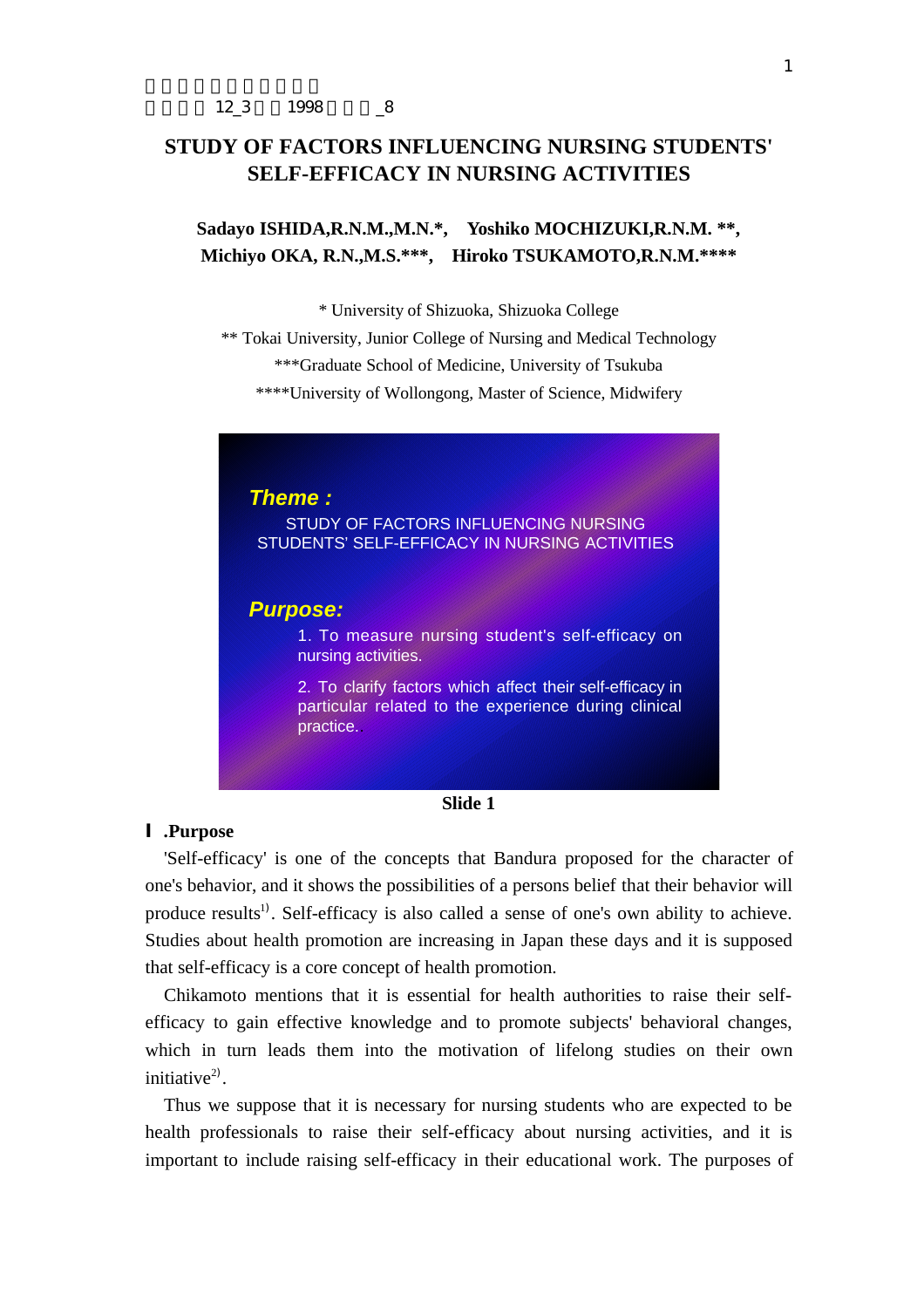12\_3 1998  $\_8$ 

this study are to measure nursing students' self-efficacy on nursing activities and to clarify factors which affect their self-efficacy in particular related to the experience during the clinical practice ( slide 1).



**Slide 2**

## **. Method**

The survey questionnaire was sent to 223 nursing students from two junior colleges of nursing with 172 responding. The response rate was 77.1 %. Of all the students, 110 were in a three-year program. A three year program is a course to get a registered nurses license without a practical nurses license. Sixty two students were in a two-year program, which is the course to get a registered nurses license with a practical nurses license. The questionnaire was distributed in December and January in their last year, when most of the clinical practice was completed. The survey tool was divided into three scales( slide 2).

'Self-Efficacy Scale of Nursing Activities (SESNA for short)' measures selfefficacy of nursing activities and includes 45 items and 5 matters. It was developed by Shimomura, H., Oka, M. and Fujiu, H.<sup>3)</sup>, and refers to nursing work classification codes at Toranomon Hospital. SESNA is divided into four concepts, 'basic nursing skills', 'advanced nursing skills', 'communication with patients and doctors' and 'discovering and solving problems'. If the score is high, it shows that in one's nursing self-efficacy is high. It's Cronbach is equal to 0.80.

 Affirmative Experiences Scale of Clinical Practice (AESCP)', which measures affirmative experiences at clinical practice, was developed by the researchers. It consisted of 4 concepts such as 'mastery experience', 'vicarious experience', 'social persuasion' and 'physiological and emotional states'. It included 15 items and 5 matters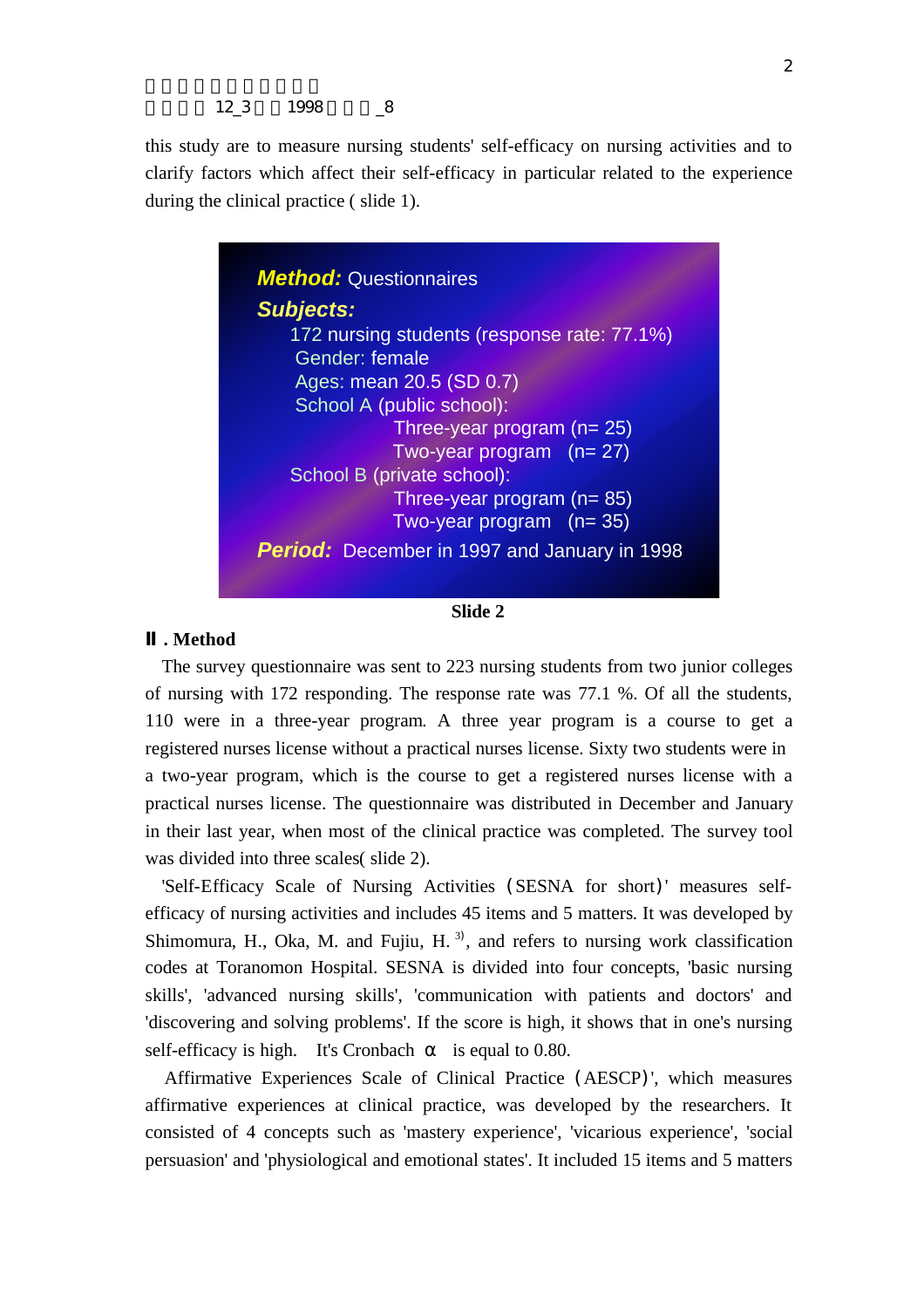and it's Cronbach was equal to 0.70. If the score is high, it shows that one's experiences at clinical practice are affirmative.

'General Self-Efficacy Scale(GSES for short)' was developed by Sakano<sup>4)</sup>. It included 16 items and 2 matters and it's Cronbach was equal to 0.78. The higher in the score, the better the self-efficacy in general( slide 3) .

| Name                                                                                                                                                                        |           |      | <b>Items Matter Cronbach</b> |  |  |  |  |  |
|-----------------------------------------------------------------------------------------------------------------------------------------------------------------------------|-----------|------|------------------------------|--|--|--|--|--|
| <b>SESNA (Self-Efficacy Scale</b><br>of Nursing Activities)                                                                                                                 |           | 45 5 | 0.8                          |  |  |  |  |  |
| <b>AESCP (Affirmative Experience)</b><br><b>Scale of Clinical Practice)</b>                                                                                                 | $15 \t 5$ |      | 0.7                          |  |  |  |  |  |
| <b>GSES</b><br>(General Self-Efficacy Scale)                                                                                                                                | 16        | 2    | 0.78                         |  |  |  |  |  |
| <b>Four Concepts of SESNA</b><br>1) Basic Nursing Skills<br>2) Advanced Nursing Skills<br>3) Communication with Patients and Doctors<br>4) Discovering and Solving Problems |           |      |                              |  |  |  |  |  |

**Slide 3**

## **. Results**

 1. There is no significant difference between the means of SESNA, AESCP, and GSES in the two schools.

The means of the three scores in two programs are as listed here. They were compared to each other with the t-test, and there is no significant difference(slide 4).



**Slide 4**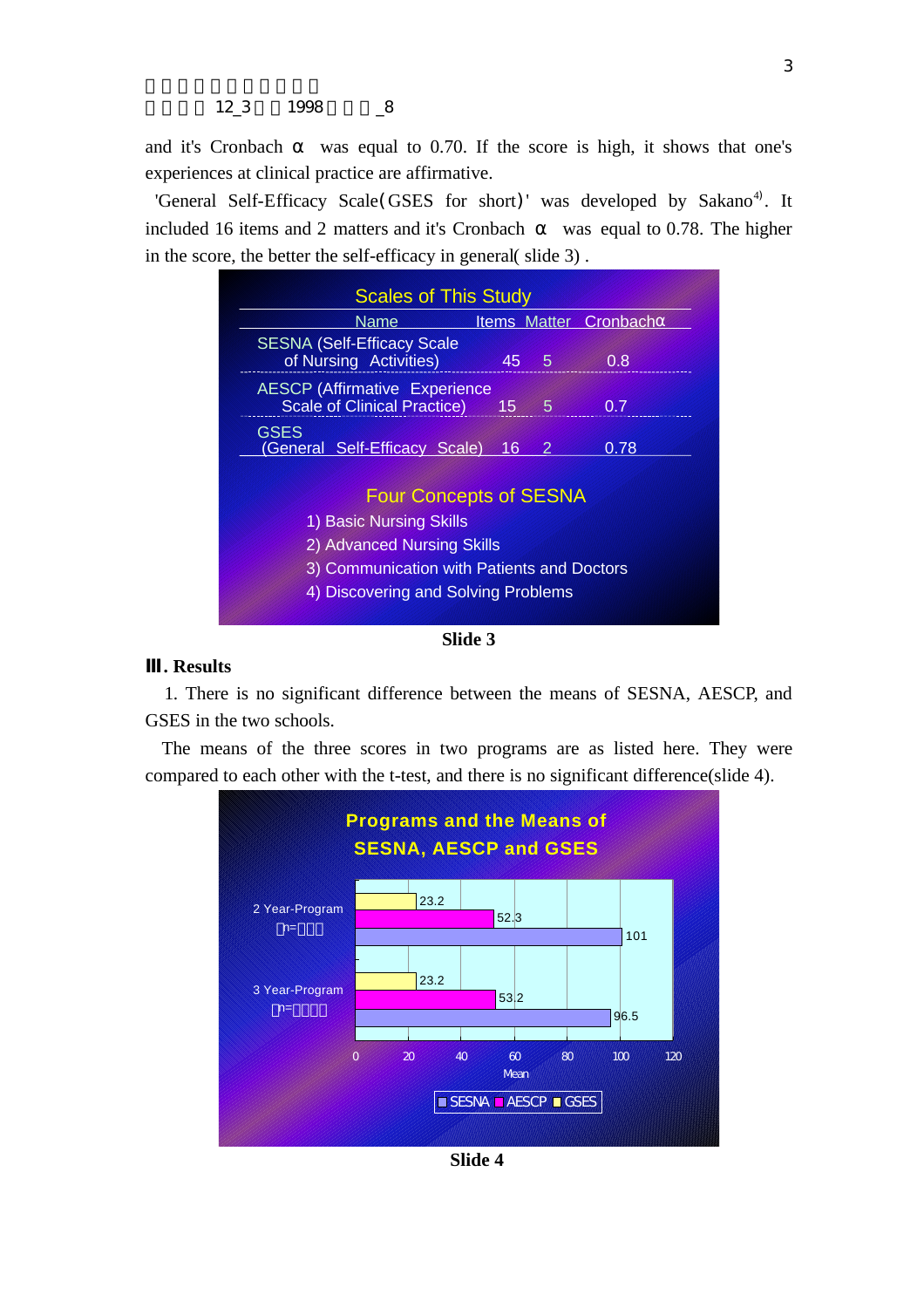12\_3 1998  $-8$ 

2. A multiple regression analysis was done, with SESNA as a standard variable and with AESCP, GSES, schools, programs, and part time jobs in hospitals as explanatory variables. AESCP and programs appeared as significant explanatory. The significant factors influencing self-efficacy in nursing activities are AESCP and programs( slide 5).



 Among the above three variables, correlation coefficients were tested. There was a correlation between them. There was an especially strong correlation between AESCP and SESNA( slide 6).



**Slide 6**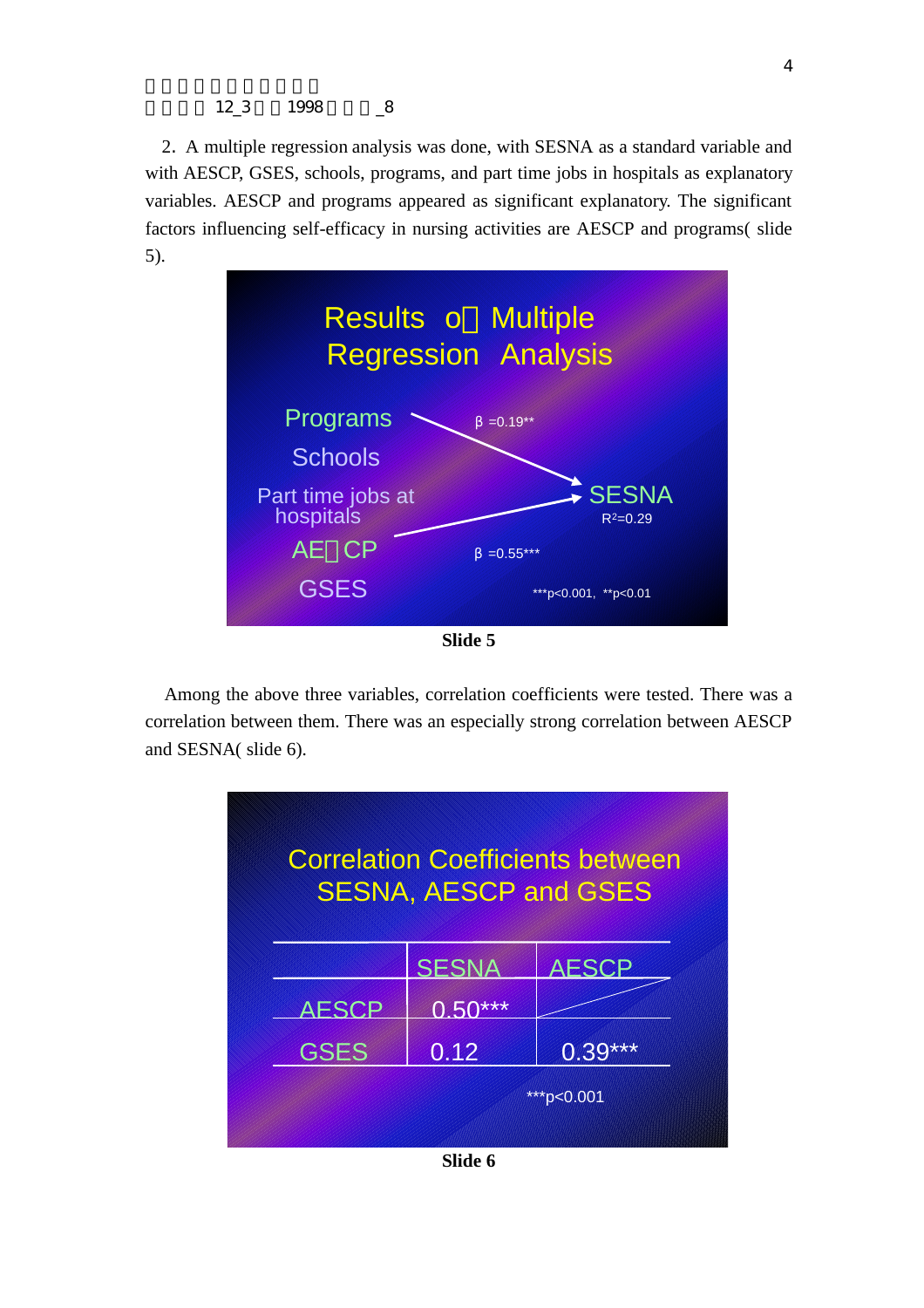#### 12\_3 1998  $-8$

 3. Compared to 'mastery experience', 'vicarious experience' and 'physiological and emotional states', the mean of the items of 'social persuasion' was the highest in four concepts of the AESCP. There were significant differences between 'social persuasion' and the other scores. In particular there were significantly bigger differences from 'mastery experience' and 'physiological and emotional states'( slide 7).

## **. Discussions**

 1. There is no significant difference between the three-year program and the twoyear program on SESNA, GSES and AESCP. We surveyed them when most of the clinical practice in the two program were nearing completion. Therefore we supposed that one of the reasons for the lack of difference was that all the students were preparing seriously for state examinations to get a nurses license and that they were having to complete common tasks and goals.

2.The biggest factor influencing self-efficacy in nursing activities is experience at clinical practice and among those items, the highest score was social persuasion.

Bandura says: self-efficacy isn't naturally developed, but it is produced by oneself through 4 main forms, that effect them in the following order.



**Slide 7**

1)'Mastery experience': experiencing directly and succeeding.

2)'Vicarious experience': observing others' behavior and experiencing indirectly.

3)'Social persuasion': being encouraged and persuaded by others.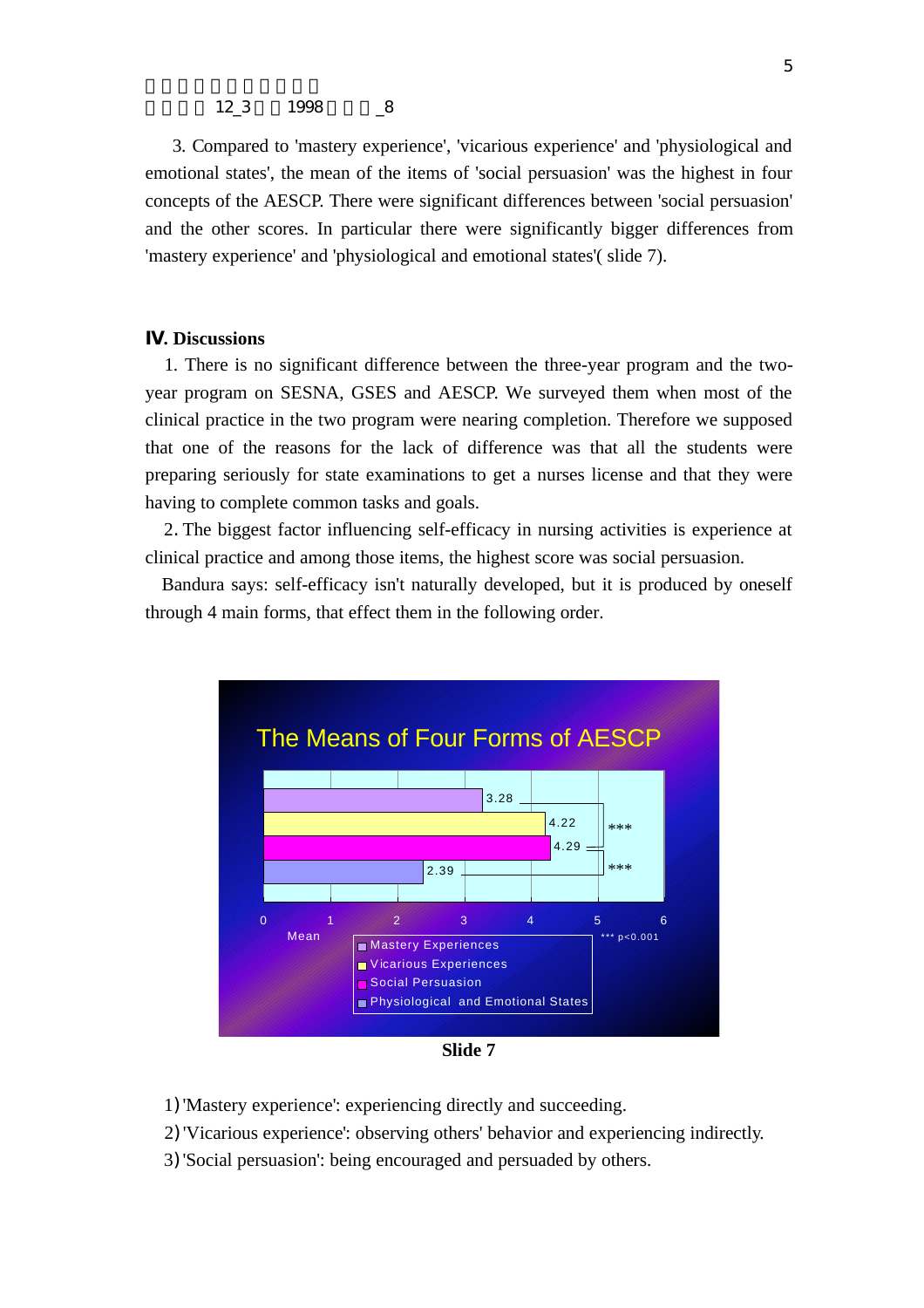4)'Physiological and emotional states': experiencing the change of physical and emotional reaction after a task<sup>5)</sup>.

 From the above 4 main forms, when the AESCP was made, which was undertaken when nursing students were on clinical practice, and asked about how much they experienced during clinical practice.

 'Social persuasion' in our questionnaire means advice and encouragement by faculty members, instructors at institutions (we call both of them 'instructors')and the other students. Compared to the other three forms of 'AESCP', social persuasion showed the highest score in our outcome. Though we have mentioned that Bandura said 'social persuasion' was the third influential form of creating a strong sense of efficacy, there appeared some difference in this survey. This probably indicates that encouragement by instructors is a principal form for nursing students to create a strong sense of selfefficacy in nursing activities.

 Sekine and et al. suggest that the positive influence of instructors promotes the nursing students' motivation to study. Negative feedback from instructors tends to lead students toward escaping problems and to reduce internal motivation<sup>6)</sup>. Therefore we think that a key point for instructors is not only to look back carefully whether their influence is positive for their students, but also to recognize affirmatively what their students have done, and to give them hope and encouragement.

The means of 'mastery experience' and 'physiological and emotional states' were lower than the others. This probably indicates that it is hard for nursing students to collect 'mastery experience' or to keep a positive feeling during their limited clinical experience.

When we teach them, it is probably important to give advice about achievable planning in order to repeat their mastery experiences and raise their own self-efficacy. More over, it might be necessary to prepare the environment for their clinical practice area for the sake of their positive attitude toward clinical experience.

We surveyed when the majority of all clinical practices were nearly at completion. We would, however, like to survey several times during the clinical practice in the future to find out the differences between students in the two programs on SESNA, AESCP and GSES.

## **. Conclusion**

 The results suggest that the strongest factor influencing nursing students' selfefficacy in nursing activities is an affirmative experience during clinical practice and that the educational approach of instructors especially contributes to strengthening their efficacy in nursing activities( slide 8).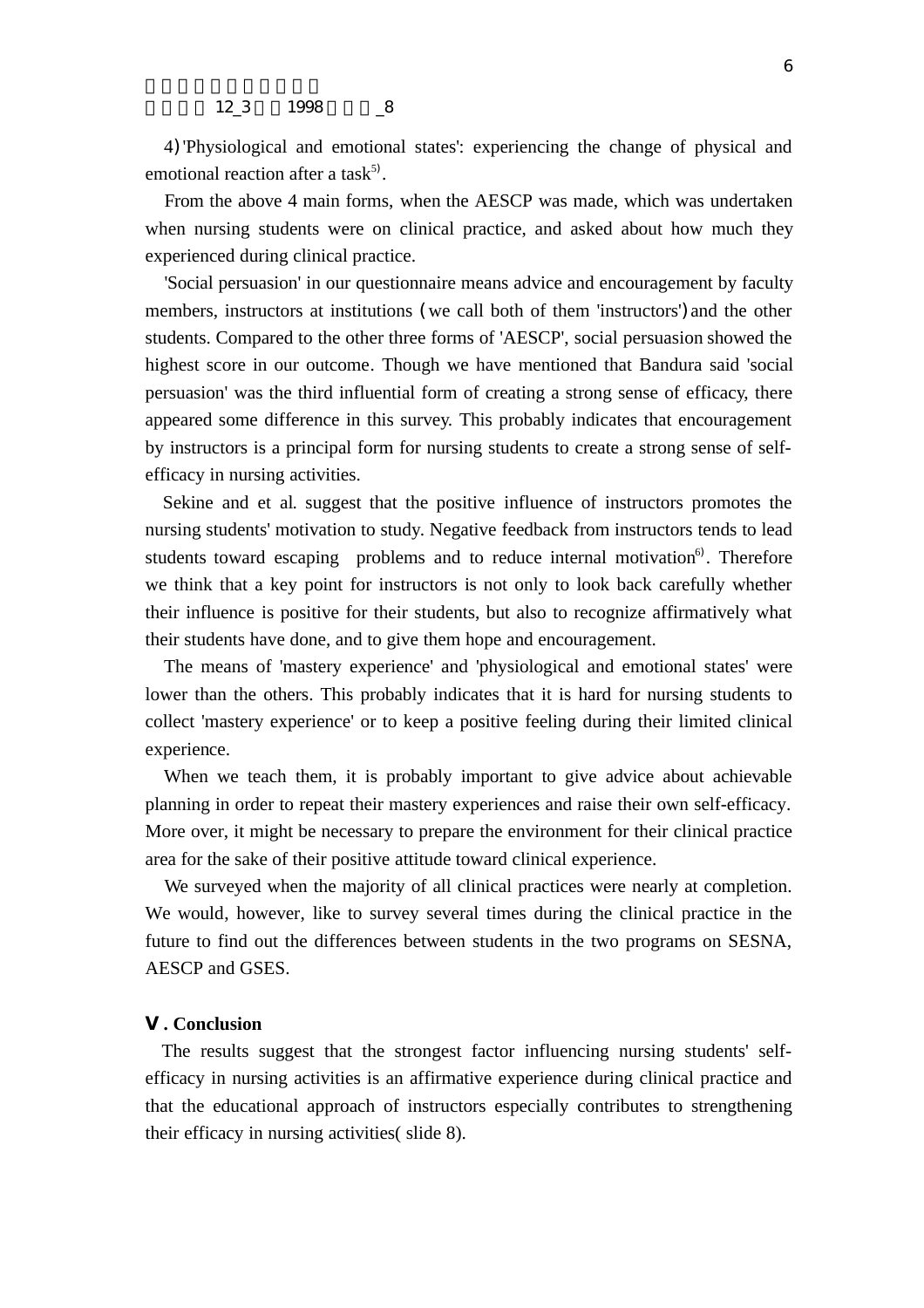# *Conclusion:*

 1. The results suggest that the strongest factor influencing nursing students' selfefficacy in nursing activities is an affirmative experience during clinical practice.

 2. The results also suggest that educational approach of instructors especially contributes to strengthening their efficacy in nursing activities.

## **Slide 8**

 This study, presented at the Third International Nursing Research Conference of the JANS (Japan Academy of Nursing Science) in September,1998 in Tokyo, was corrected for this annual report.

## **.References**

1, 5) Bandura, A. (1995). Self-Efficacy In Changing Societies. Cambridge: Cambridge University Press.

2)Chikamoto, Y. (1998). Self-Efficacy Among Health Learners/Self-Efficacy Among Health Educators. Japanese Journal of Nursing Research, 31(1), 3-12.

3)Shimomura, H., Oka, M., & Fujiu, H. A Longitudinal Study of the Effects of Clinical Practice in Student Nurses' Career Consciousness. (unpublished manuscript).

4)Sakano, Y. (1989). Verification of Validity of General Self-Efficacy Scale (GSES). Human Science Research. 3(2), 91-98.

6)Sekine, R. et al. (1995). Nursing Students' Psychological Health and Learning Desire in Clinical Practice. National Sanatorium Research in 1995.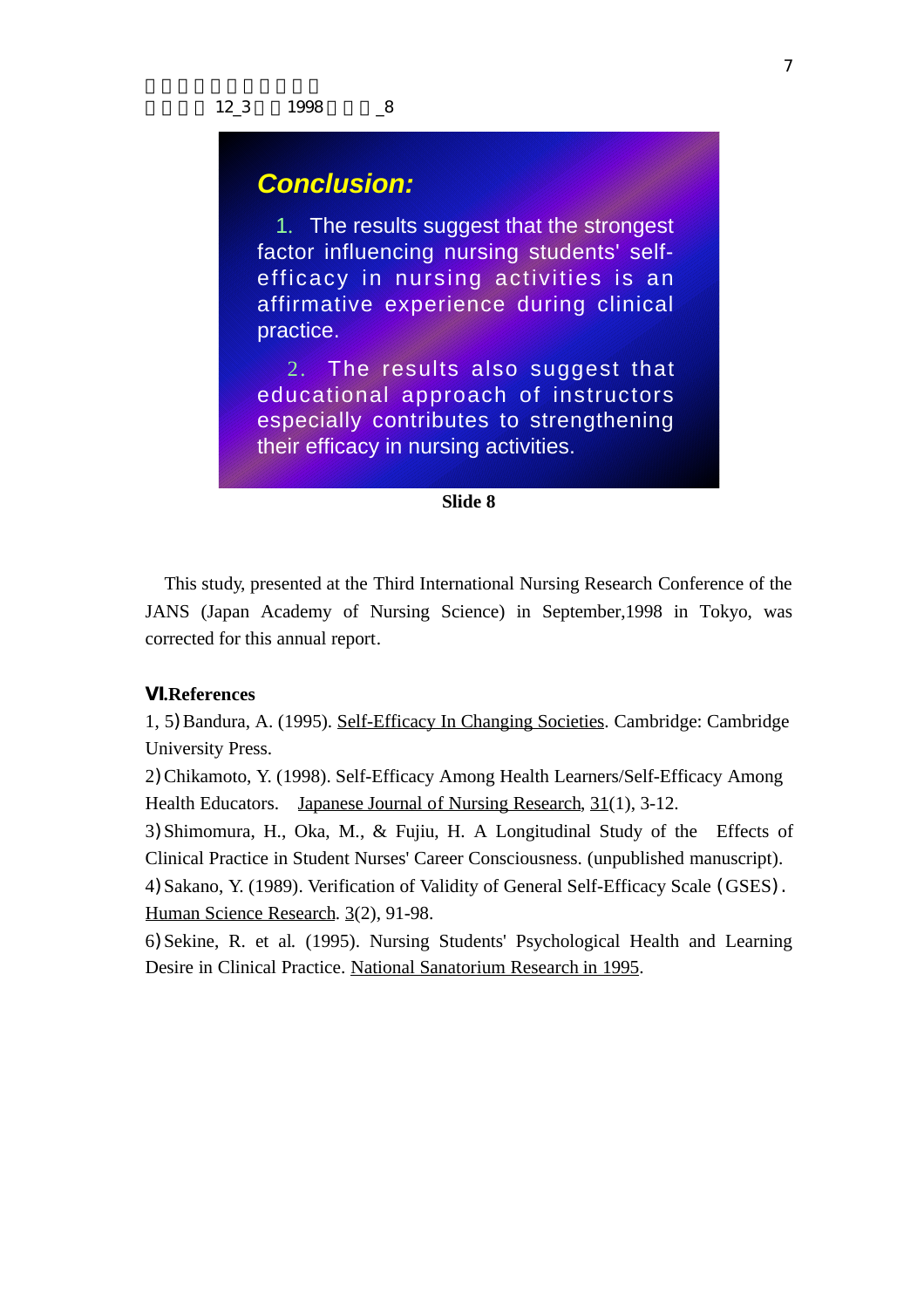石田貞代\*・望月好子\*\*・岡美智代\*\*\*・塚本浩子\*\*\*\*  $**$ \*\*\*筑波大学医科学研究科博士課程 \*\*\*\*Wollongong大学助産学修士課程

# **Study of Factors Influencing Nursing Students' Self-Efficacy in Nursing Activities**

## **Sadayo ISHIDA,R.N.M.,M.N.\*, Yoshiko MOCHIZUKI,R.N.M.\*\***, **Michiyo OKA,R.N.,M.S.\*\*\*, Hiroko TSUKAMOTO, R.N.,M.N.\*\*\*\***

\*University of Shizuoka, Shizuoka College

\*\*Tokai University, Junior College of Nursing and Medical Technology \*\*\*Graduate School of Medicine, University of Tsukuba \*\*\*\*University of Wollongong, Master of Science, Midwifery



## **Abstract**

 **The purposes of this study are to measure nursing students' self-efficacy on nursing activities and to clarify factors which affect their self-efficacy in particular related to the experience during the clinical practice. The survey**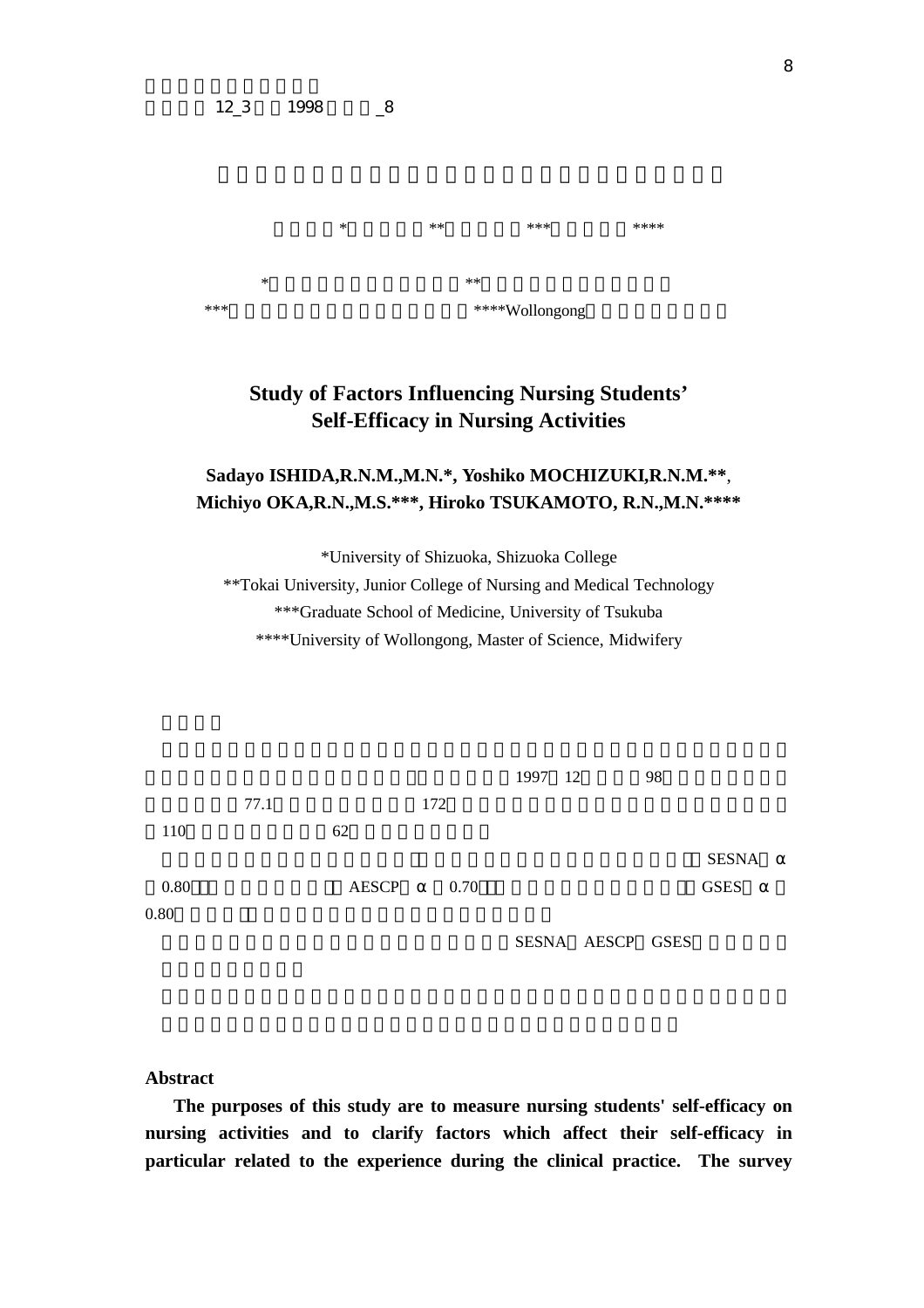12\_3 1998  $-8$ 

**questionnaire was distributed in December, 1997 and in January, 1998. The response rate was 77.1 %** (**n=172**) **including 110 students in a three-year program and 62 students in a two-year program of two junior colleges.**

 **The survey tool was divided into three scales: 'Self-Efficacy Scale of Nursing Activities'** (**SESNA, =0.80**)**, 'Affirmative Experiences Scale of Clinical Practice'**(**AESCP, = 0.70**) **and 'General Self-Efficacy Scale'**(**GSES, = 0.78**)**. The results were as follows:**

 **1. There is no significant difference between the three-year program and the two-year program on SESNA, GSES and AESCP.**

 **2. The biggest factor influencing self-efficacy in nursing activities is experiences at clinical practice and among those items, the highest score was social persuasion.**

 $p.$ 

 $223$  172  $77.1$  $12\hspace{1.5cm}110$  $62$  $SESNA$  $AESCP$  $GSES$  p. SESNA 45

endura Executive Bandura **Bandura** 2001 in the Second Executive Executive Accounts and the Second Executive Accounts and the Second Executive Accounts and the Second Executive Accounts and the Second Executive Accounts and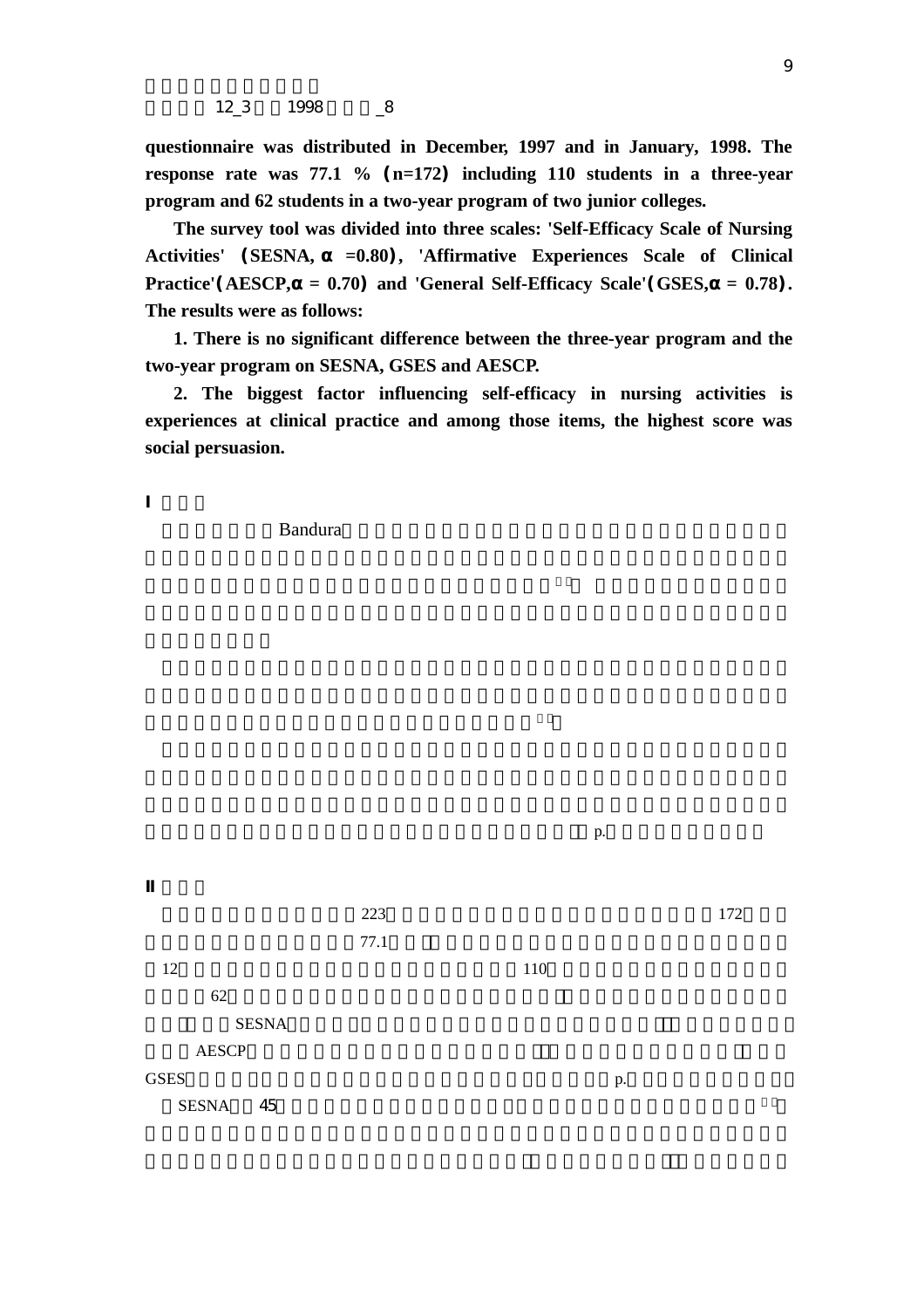|             | $12\_3$              |    | 1998                   | $\mathbf{R}$     |                   |  |          |              |                |            |          |              |  |
|-------------|----------------------|----|------------------------|------------------|-------------------|--|----------|--------------|----------------|------------|----------|--------------|--|
|             |                      |    |                        |                  |                   |  | 0.80     |              |                |            |          |              |  |
| AESCP<br>15 |                      |    | <b>Bandura</b>         |                  |                   |  |          |              |                |            |          |              |  |
| 0.70        | <b>GSES</b>          |    |                        | 16               |                   |  |          |              |                |            |          |              |  |
|             |                      |    |                        |                  |                   |  |          |              | 0.78           |            |          |              |  |
|             |                      |    |                        |                  |                   |  |          |              |                |            | p.       |              |  |
| $[23.2]$    | SESNA AESCP          |    | <b>SESNA</b><br>[53.2] | <b>GSES</b>      | $[52.3]$          |  |          | ${\tt GSES}$ | $[96.5]$ [101] |            |          | <b>AESCP</b> |  |
|             | <b>SESNA</b>         | p. |                        | AESCP GSES       |                   |  |          |              | <b>AESCP</b>   |            |          |              |  |
|             | <b>AESCP</b>         |    |                        |                  |                   |  |          |              | AESCP 0.55     |            | $0.19$ p |              |  |
|             | GSES 0.12 p<br>AESCP |    |                        | SESNA AESCP GSES | AESCP SESNA       |  |          |              |                | AESCP 0.50 |          |              |  |
|             | 4.29<br>2.39         |    |                        |                  | 3.28<br>P 0.001 p |  | $P$ 0.01 |              | 4.22           |            |          |              |  |

 $1.47 \times 10^{-3}$  GSES

 $AESCP$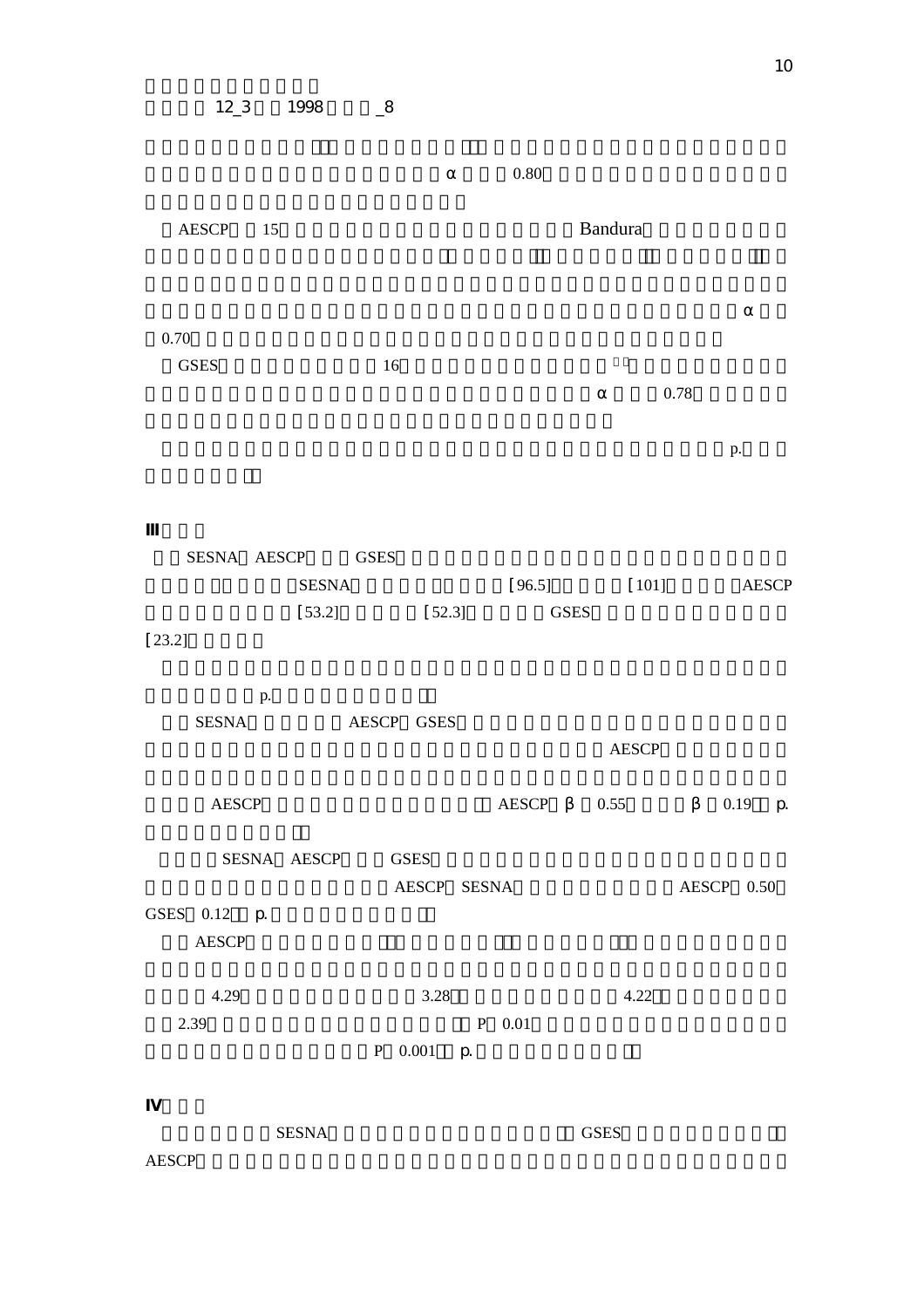## $12\_3$  1998  $\_8$

SESNA GSES AESCP

# 2.SESNA AESCP

1  $\ldots$   $\ldots$  $3$   $\dots$  $4$ ,  $\ldots$ 

Bandura

Bandura

 $AESCP$  $AESCP$